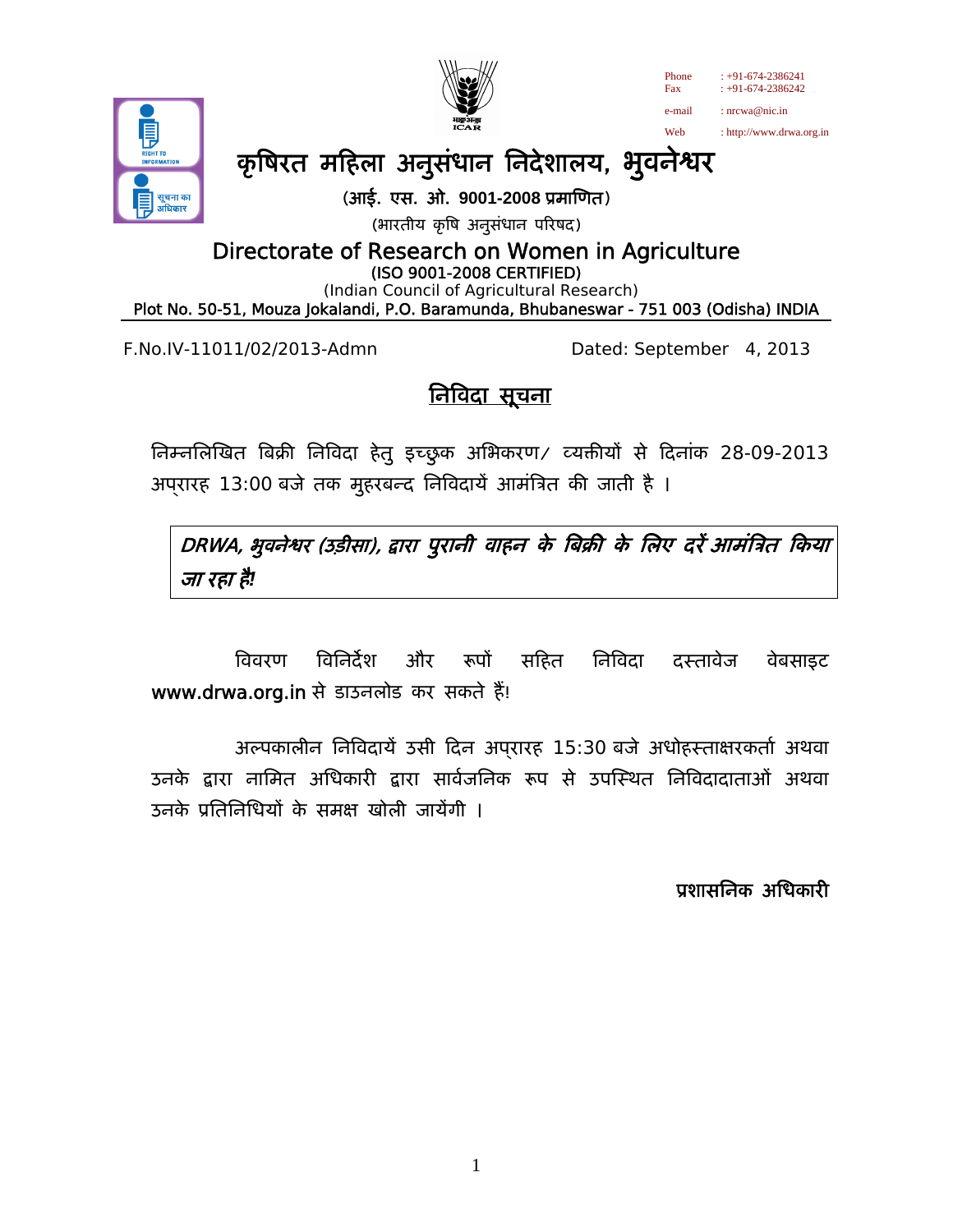## कृषिरत महिला अनुसंधान निदेशालय, भुवनेश्वर



(आई. एस. ओ. **9001-2008** ूमािणत)

Directorate of Research on Women in Agriculture, Bhubaneswar (ISO 9001-2008 CERTIFIED)

F.No.IV-11011/02/2013-Admn Dated: September 4, 2013

### Subject:-Disposal of old condemned vehicle by Sale-reg.

Dear Sir / Madam,

 Directorate of Research on Women in Agriculture, Bhubaneswar invites quotation for disposal of One Premier NE 118 on "AS IS WHERE IS BASIS".

| Reg. No. of the Vehicle | <b>Make Model</b> | Year of manufacture |
|-------------------------|-------------------|---------------------|
| OR 02-F-9079            | Premier 118 NE    | 1997                |

2. Firms/persons interested in the purchase of the above mentioned vehicle may inspect on any working day from 09.09.2013 to 14.09.2013 between 11.30 a.m. to 4.00 p.m. at Directorate of Research on Women in Agriculture, Plot No.50-51, Mouza Jokalandi, Baramunda Post, Bhubaneswar 751003.

3. The sealed tenders with your highest quoted prices (in Indian Rupees only) individually for the vehicles listed above may be submitted in the proforma prescribed in this tender document. Quotations may be submitted to the undersigned along with a Demand raft/ Bankers Cheque for  $\bar{\tau}$  3000/- (Rupees three thousand only) in favour of ICAR UNIT- DRWA, payable at Bhubaneswar drawn on State Bank of India, Priyadarshini Market Branch (009027), Bhubaneswar, as refundable security (EMD).

4. The quotation addressed to the undersigned in a sealed envelope should reach this Directorate latest by 1500 hrs. on 28.09.2013. Quotations received on or before 1500 hrs. on 28.09.2013 and accompanied with the EMD amount of ₹3000/- shall be opened on the same date (28.09.2013) at 1530 hrs. Quotations should be dropped in the Tender Box kept at Office Room # 102 of the Directorate of Research on Women in Agriculture, Plot No.50-51, Mouza Jokalandi, Baramunda Post, Bhubaneswar 751003. The bidder or their authorized representative (not more than one) may witness the Tender Opening, at the time of opening the quotations.

5. The sale against this enquiry shall be governed by the Terms & Conditions set out in **Annexure** I to this invitation.

Yours sincerely,

(G.S. RAO) Administrative Officer DRWA, Bhubaneswar Tel:0674-2386220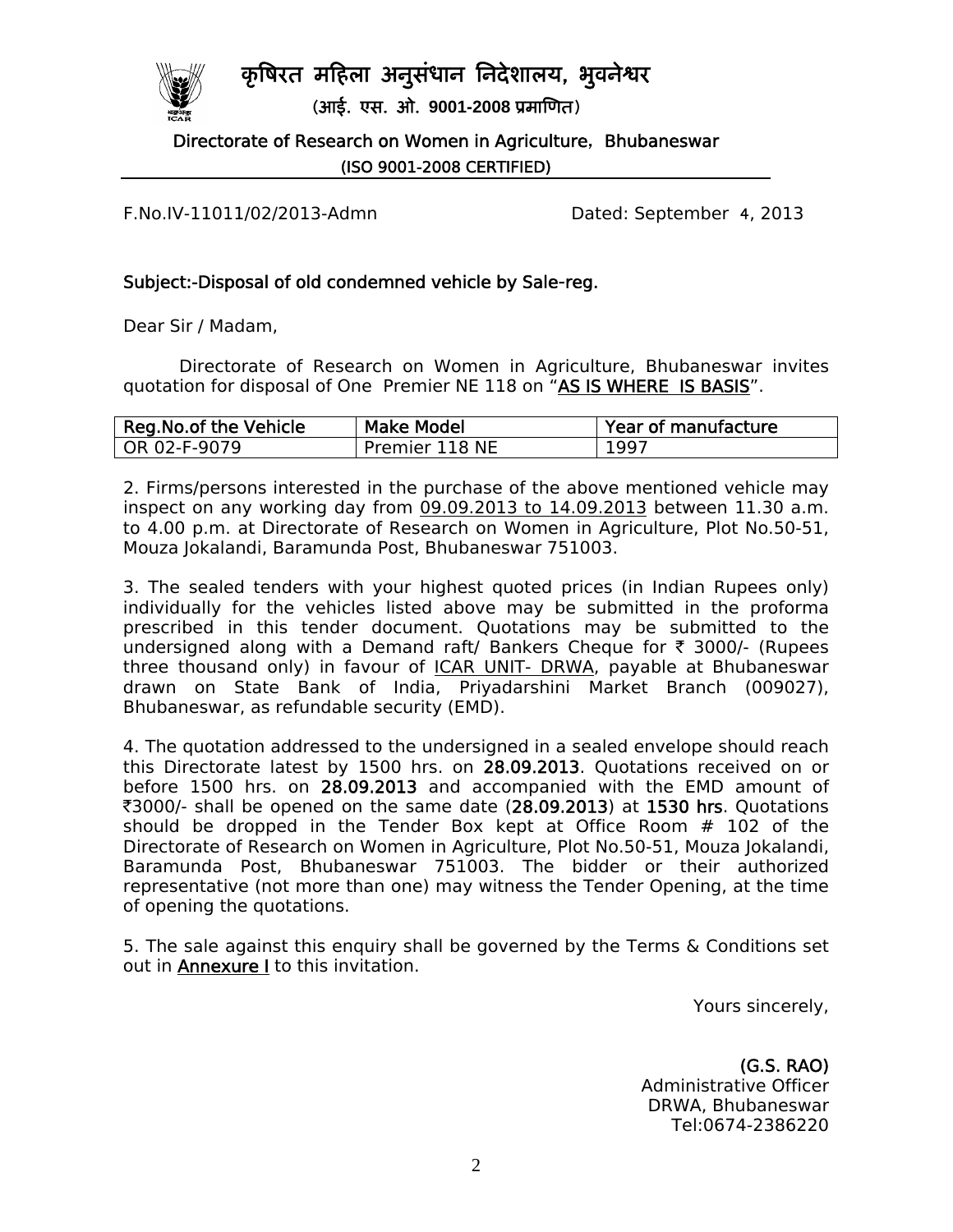#### TERMS AND CONDITIONS FOR DISPOSAL OF VEHICLES AGAINST TENDER ENQUIRY F.No.IV-11011/02/2013-Admn Dated: September 4, 2013.

 Interested Parties may submit their highest prices for each vehicle individually in a sealed cover latest by 3.00 PM on or before 28.09.2013. The inner cover containing quotations and other relevant documents alongwith DD/Pay Order/Banker's Cheque towards EMD should be sealed properly. The cover should be put in another Outer Cover and may be dropped in the Tender Box kept at Office Room # 102 of the Directorate of Research on Women in Agriculture, Plot No.50-51, Mouza Jokalandi, Baramunda Post, Bhubaneswar 751003. Both the inner and the outer covers should be superscribed in Bold Capital letters "QUOTATIONS FOR DISPOSAL OF VEHICLES".

2. The disposal of vehicle shall be strictly on "AS IS WHERE IS BASIS" and no guarantee or certificate of its worthiness or quality will be given by this Directorate. The vehicle has been declared condemned by Inspector of Motor Vehicles, Bhubaneswar. Pending road tax and other dues to RTO & Insurance Company and statutory dues, if any, are to be borne by the bidder and the same will not be included in the offer price. The condition of the vehicles may be inspected on any working day from 09.09.2013 to 14.09.2013 between 11.30 a.m. to 4.00 p.m. at Directorate of Research on Women in Agriculture, Plot No.50- 51, Mouza Jokalandi, Baramunda Post, Bhubaneswar 751003 by contacting Shri G.S. Rao, Administrative Officer & OIC Vehicle DRWA, Bhubaneswar (Tel:0674- 2386220).

3. The quotation should be accompanied by earnest money for  $\overline{\mathfrak{3000}}/2$ . The earnest money can be deposited by Bank Draft in favour of **ICAR UNIT- DRWA**, payable at Bhubaneswar drawn on State Bank of India, Priyadarshini Market Branch (009027), Bhubaneswar, as refundable security (EMD) (Payment by Cheque/Cash shall not be accepted). The bank draft should be attached with the quotation letter failing which the quotation shall not be considered at all. If the highest tenderer/successful tenderer accepted by the competent authority in this Directorate fails to deposit the sale price within the prescribed time limit, his earnest money will be forfeited. In case the offer is withdrawn by any tenderer, the earnest money deposited by him shall be forfeited.

4. Offers received without EMD amount shall not be considered at all by this Directorate.

5. The successful bidder will be required to deposit the total bid amount by means of Demand Draft/Pay Order/Banker's Cheque in favour of ICAR UNIT-DRWA, payable at Bhubaneswar drawn on State Bank of India, Priyadarshini Market Branch (009027), Bhubaneswar within three working days of award of the contract.

6. EMD of the successful bidder(s) will be released only after realization of Sale proceed amount. Earnest money Deposit of the bidders who fail to honour the bid in prescribed time limit shall stand forfeited. No representation in this regard shall be entertained by this Directorate. EMD amount will not be adjusted in the Sale Amount accepted by DRWA. EMD of successful bidder(s) shall be released only after successful completion of the sale process.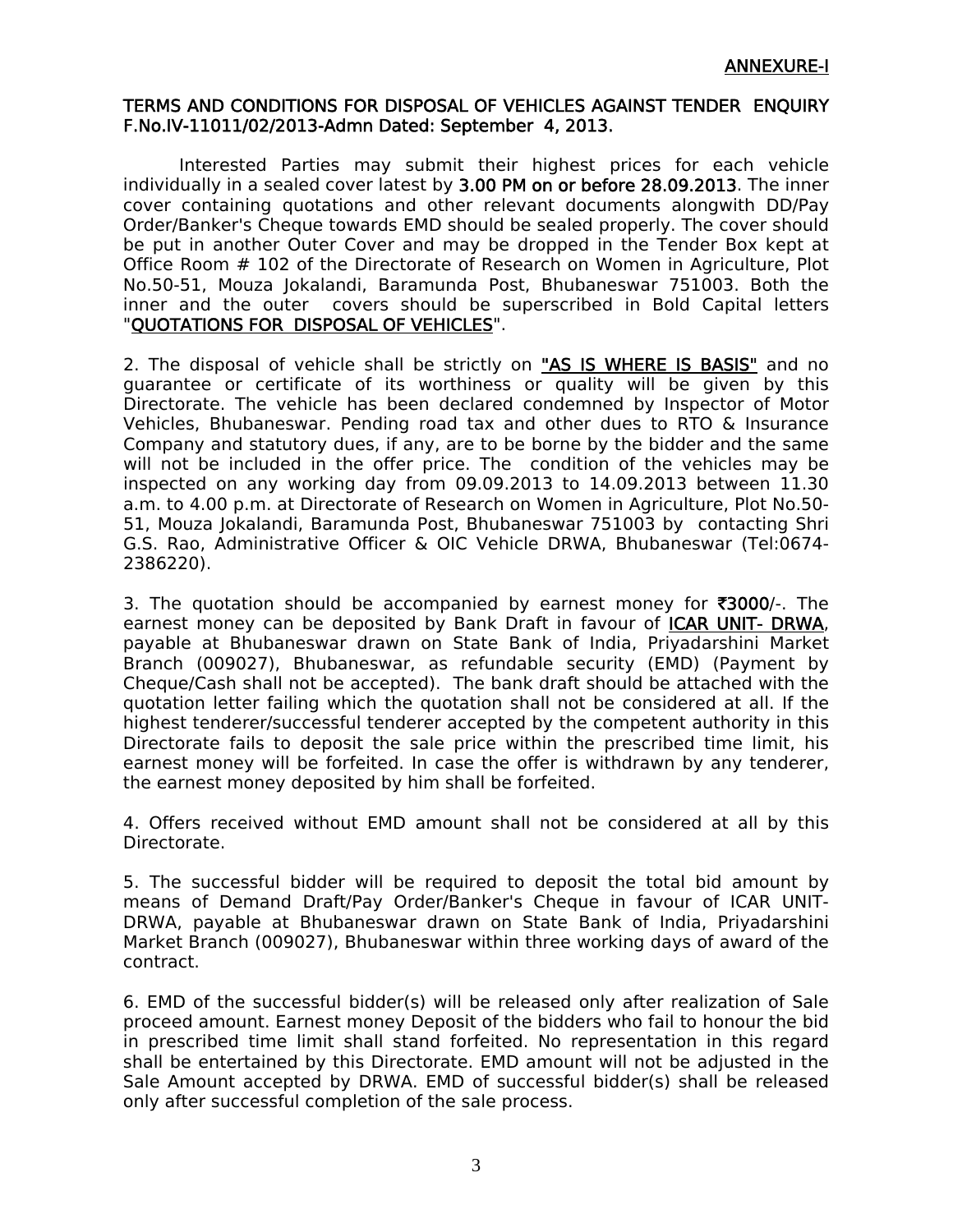7. The release of the sold vehicle will be arranged only after the successful bidder submits documentary evidence in support of residential status (Ration Card/ Voters Identity Card in case of individual and Registration Certificate in case of firms etc.) and only after successful completion of the sale process.

8. The sold vehicle will be removed by the successful bidder(s) within 48 hours of depositing the money at their own expenses. No assistance/transportation will be provided by DRWA. Permission to take out the disposed vehicles from DRWA premises will not be allowed on holidays, Saturdays and Sundays etc.

9. The successful bidder will be responsible for getting the Registration Certificate of the vehicle transferred in his name at his own cost expeditiously. This office will not be responsible for any lapse on his part in this regard.

10. EMD of the firms rescinding their offer, withdrawing or abrogating after submitting the bid shall stand forfeited. Decision of DRWA shall be final in this regard.

11. The DRWA reserves the right to reject all or any tender in whole or part without assigning any reasons thereof.

12. The EMD of unsuccessful bidder will be returned only after lifting of the stores by the successful bidder.

13. The bidder is to required to reveal his full name/name of the authorized signatory of the firm/name of father, full postal address, telephone number & mobile number.

14. Disputes, if any, shall be subject to jurisdiction in the Courts of Bhubaneswar/Cuttack only.

15. If the highest quoting firm fails to honour the bid; the contract will be cancelled & its EMD forfeited. In such an event, an opportunity shall be given to the next highest quoting eligible tenderer (H-2 quoting party) to complete the bid provided it is prepared to accept the prices offered by the H-1 party. In case of any dispute, decision of DRWA shall be final.

16. Tender form should be signed in ink by the authorized signatory only. Photocopy or unsigned quotations or quotations not signed by authorized signatory shall be rejected.

17. Tendering firm shall alone be responsible for furnishing any false or wrong information and the consequences or loss thereof.

18. Quotation should be offered in proforma prescribed as given at Annexure- 2.

19. Tender document can be obtained personally from this office from Administration Section or downloaded from the Directorate's website: www.drwa.org.in .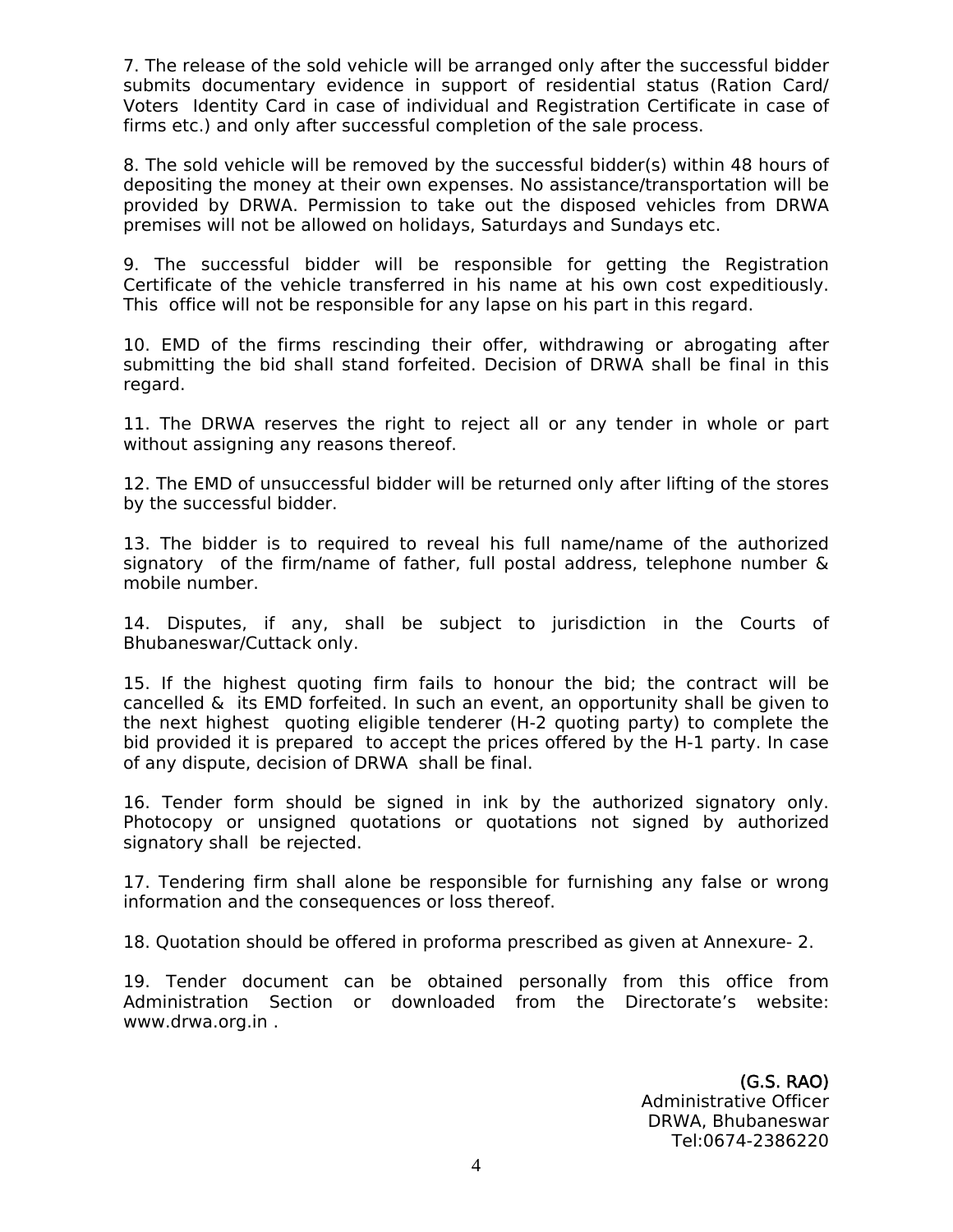### PROFORMA FOR OFFERING RATES FOR DISPOSAL OF CONDEMNED VEHICLE (Due at 3.00 p.m. on 28.09.2013)

| <b>AMOUNT</b><br>OF EARNEST<br><b>MONEY</b>                                                                                                                                                                                                                                                                                                                                                                                                                                                                                                                                                                                                                                   | ₹ 3000/-           | <b>RUPEES THREE THOUSAND ONLY</b>                                     |  |  |
|-------------------------------------------------------------------------------------------------------------------------------------------------------------------------------------------------------------------------------------------------------------------------------------------------------------------------------------------------------------------------------------------------------------------------------------------------------------------------------------------------------------------------------------------------------------------------------------------------------------------------------------------------------------------------------|--------------------|-----------------------------------------------------------------------|--|--|
| <b>PARTICULARS OF</b><br><b>DEMAND DRAFT</b>                                                                                                                                                                                                                                                                                                                                                                                                                                                                                                                                                                                                                                  | No.                |                                                                       |  |  |
|                                                                                                                                                                                                                                                                                                                                                                                                                                                                                                                                                                                                                                                                               | Date               |                                                                       |  |  |
|                                                                                                                                                                                                                                                                                                                                                                                                                                                                                                                                                                                                                                                                               | Bank               | <b>STATE BANK OF INDIA</b>                                            |  |  |
|                                                                                                                                                                                                                                                                                                                                                                                                                                                                                                                                                                                                                                                                               | <b>Branch</b>      | PRIYADARSHINI<br>$(0009027)$ ,<br><b>MARKET</b><br><b>BHUBANESWAR</b> |  |  |
| <b>NAME OF THE BIDDER</b>                                                                                                                                                                                                                                                                                                                                                                                                                                                                                                                                                                                                                                                     |                    |                                                                       |  |  |
| ADDRESS*                                                                                                                                                                                                                                                                                                                                                                                                                                                                                                                                                                                                                                                                      |                    |                                                                       |  |  |
| <b>ADDRESS PROOF</b><br><b>DOCUMENT</b>                                                                                                                                                                                                                                                                                                                                                                                                                                                                                                                                                                                                                                       | Attested copies of |                                                                       |  |  |
| <b>TELEPHONE NUMBERS</b>                                                                                                                                                                                                                                                                                                                                                                                                                                                                                                                                                                                                                                                      |                    |                                                                       |  |  |
| <b>EMAIL</b>                                                                                                                                                                                                                                                                                                                                                                                                                                                                                                                                                                                                                                                                  |                    |                                                                       |  |  |
| *(Address should be complete and supported with proof of address (attach one of the following): Applicant's<br>ration card, certificate from Employer of reputed companies on letter head, water /telephone /electricity<br>bill/statement of running bank account/Income Tax Assessment Order /Election Commission ID card, Gas<br>connection Bill, Spouse's passport copy, parent's passport copy in case of minors. (NOTE: If any bidder submits<br>only ration card as proof of address, it should be accompanied by one more proof of address out of the above<br>categories). The bidder should always be available for receiving communications at the given address). |                    |                                                                       |  |  |

I/We submit my/our highest quotations for the staff car/four wheeler offered for sale by the Directorate of Research on Women in Agriculture, Bhubaneswar.

| S.No | Registration No. | Model | Make | <b>Amount Offered</b> |
|------|------------------|-------|------|-----------------------|
|      |                  |       |      | In Figures<br>₹.      |
|      |                  |       |      | In Words              |
|      |                  |       |      | <b>Rupees</b>         |
|      |                  |       |      |                       |
|      |                  |       |      |                       |

2. I/we have very carefully read the terms and conditions of the offer, particularly, regarding earnest money and agree to abide by these in letter and spirit. The decision of the Director, Directorate of Research on Women in